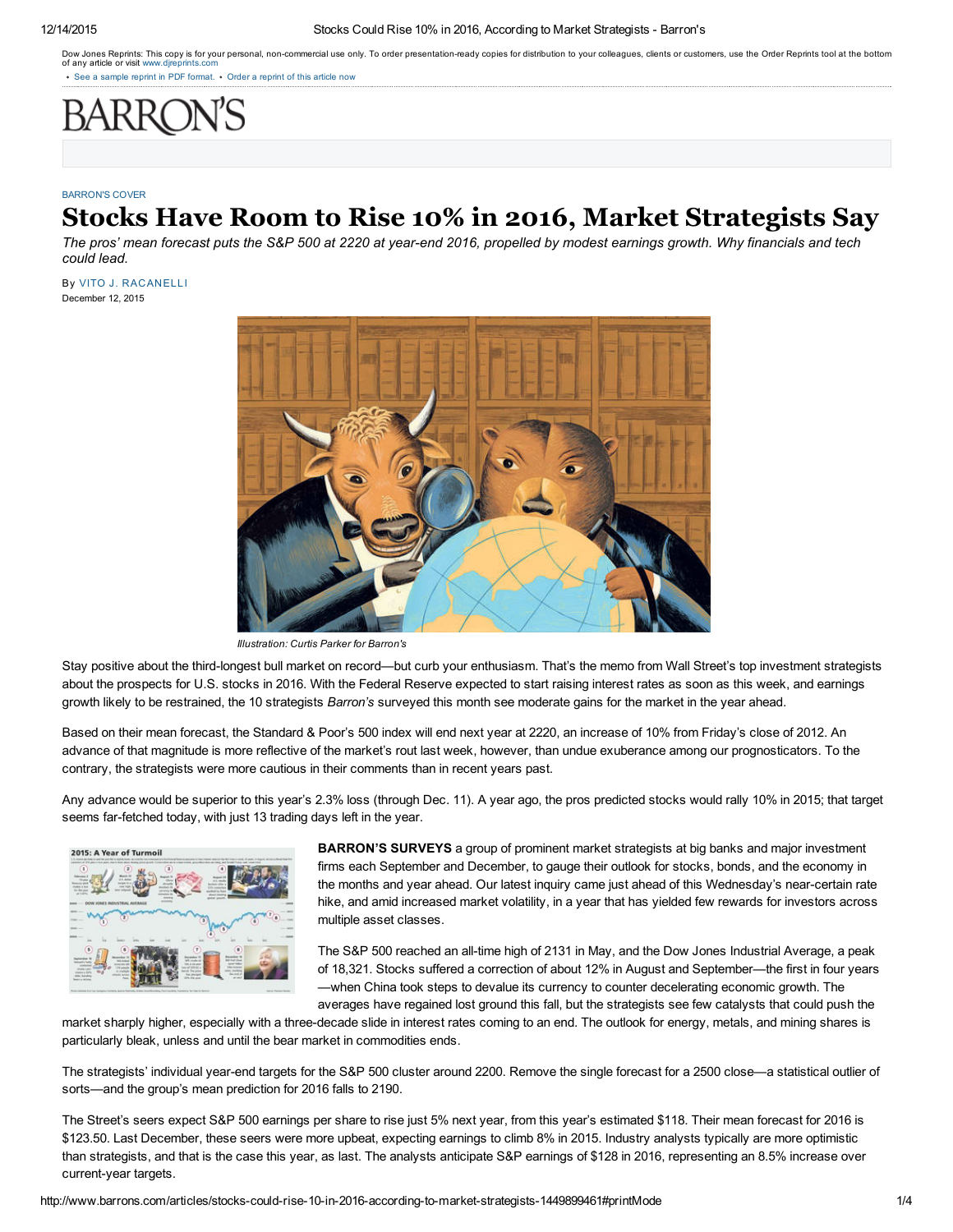### 12/14/2015 Stocks Could Rise 10% in 2016, According to Market Strategists Barron's

On an aggregate basis, corporate earnings are flat this year, and could turn negative when all of the data are in. Profit gains haven't looked so punk since the bad old days of 2009. Excluding the hard-hit energy sector, S&P earnings could rise 5% to 6% in 2015. Even so, that isn't much to brag about.



The strategists expect earnings growth to be the key driver of stock prices in the new year. Few foresee an expansion of the market's price/earnings multiple, and some think the P/E will contract. The S&P 500 currently trades for 15.7 times analysts' consensus 2016 estimate, on par with a forward P/E of 15.8 a year ago. Stocks aren't cheap; nor are they rich, given a long-term forward P/E of 15 and today's low interest rates.

THE STRATEGISTS' measured view is apparent, as well, in their newly narrow focus on just two industry sectors—financials and technology—that seem poised to outperform in the coming year. Worries about a persistently strong dollar, sluggish global growth, and plunging commodity prices have weakened the attraction of most other sectors.

Wall Street's experts see little likelihood that the U.S. economy will reach "escape velocity" in the months ahead. Instead, they think industry and investors will have to learn to live with relatively meager annualized growth of 2.5% in gross domestic product.

"Investors are more saturnine than sanguine," compared with 12 months ago, says Adam Parker, head of U.S. equity strategy at Morgan Stanley, who has an S&P 500 index target of 2175 for 2016. The recent correction is fresh in investors' minds, and they are worried the Fed's tightening will cause more volatility, he says.

Tobias Levkovich, chief U.S. equity strategist at Citigroup's Citi Research, notes the presidential election also could produce a "wobbly market" next year. Levkovich has an S&P target of 2200 for

# 2016.

IN MANY WAYS, the Fed's final act of 2015 could call stocks' tune all through next year. The U.S. central bank's policy-making committee is widely expected to nudge its federal-funds target rate up this week to 0.25% to 0.50% from a longstanding 0% to 0.25%. The fed-funds rate, or the overnight lending rate that banks charge one another for funds maintained at the Fed, helps shape the short end of the bond-market yield curve.

Although incremental, the move would represent the first step in the normalization of U.S. interest-rate policy after years of quantitative easing and nearzero rates—policies designed to spur economic growth following the financial crisis of 2008 and the ensuing recession. The strategists expect that the fed-funds rate will climb to 1% to 1.25% by the end of next year, as the Fed follows its first hike with successive increases.

| <b>Better News Abroad</b><br>Other markets have trounced the<br>U.S. so far in 2015. | Range-Bound Yields<br>Wall Street's pros-expected bonds to lose usive this year.<br>instead, yields barely rose, and prices were flat. |  |  |  |  |                       |  |  | $-2.80%$ |  |  |         |
|--------------------------------------------------------------------------------------|----------------------------------------------------------------------------------------------------------------------------------------|--|--|--|--|-----------------------|--|--|----------|--|--|---------|
| <b>Studies</b>                                                                       | <b>YTO</b>                                                                                                                             |  |  |  |  |                       |  |  |          |  |  | $-2.25$ |
| <b>SAP 500</b>                                                                       | $-0.3%$                                                                                                                                |  |  |  |  |                       |  |  |          |  |  | $-2.00$ |
| Story Europe 600                                                                     | 6.0<br>9.1                                                                                                                             |  |  |  |  | 10-Year Treasury Note |  |  |          |  |  | $-1.75$ |
| <b>Nikkel</b><br>Shanghai Composito                                                  | 6.8                                                                                                                                    |  |  |  |  |                       |  |  |          |  |  | $-1.50$ |

What higher rates might mean for equity valuations is a matter of debate, however. David Kostin, Goldman Sachs' chief U.S. equity strategist, says the market is underestimating the number of rate hikes likely to follow next year. Goldman looks for four increases in 2016, bringing the fed-funds target to 1.25% to 1.5%. If that forecast is right, he says, the market's P/E multiple will contract as others come around to this view.

Kostin expects the S&P to wind up next year at 2100, just 4% above Friday's close; that's the lowest

forecast in the group. He thinks the benefit of a decent rise in earnings will be offset by higher interest rates and tepid economic growth. While higher rates present a "clear risk" to equity valuations, they are only a modest threat to corporate profits, he notes.

Jeffrey Knight, head of global asset allocation at Columbia Threadneedle, also thinks that rising rates could lead to a compression of the market's P/E multiple. A 25-basis-point (25 hundredths of a percentage point) increase "isn't terribly significant economically, but it matters as a psychological marker," he says. "The Fed is saying to the market, 'You are on your own.'"

The monetary punch bowl—that is, the combo of Fed asset-buying and ultralow interest rates—has been an important catalyst for higher stock prices, says Knight, who has a 2016 S&P target of 2200. "Even if it is the most gradual removal ever, it matters," he says.

HOW DOES THE MARKET perform after the interest-rate cycle turns and rates begin rising anew? Kostin notes that after the initial rate hikes of 1994, 1999, and 2004, the S&P 500 averaged a gain of 6% in the succeeding 12 months. Yet, the forward market multiple contracted by an average of 10%.

| Financials, technicoles, and blue chips with rising dividends are among the stocks that Wall Street's strategists like best for 2016.<br>Some think value stocks will grab the baton from their growth-oriented cousins as interestinates begin to climb, International stocks.<br>also offer good value. |                          |         |       |                                                                     |  |  |  |  |  |
|-----------------------------------------------------------------------------------------------------------------------------------------------------------------------------------------------------------------------------------------------------------------------------------------------------------|--------------------------|---------|-------|---------------------------------------------------------------------|--|--|--|--|--|
| Company/Ticker                                                                                                                                                                                                                                                                                            | <b>Business</b><br>Pries | www     | 2016  | <b>Change P.E. Comment</b>                                          |  |  |  |  |  |
| STEPHEN SUTH, Federated Incessors.                                                                                                                                                                                                                                                                        |                          |         |       |                                                                     |  |  |  |  |  |
| Avage Tech / AVGO                                                                                                                                                                                                                                                                                         | \$147.33                 | 40.5%   | 15.5  | Windows chip maker benefits from prilohone proklecation.            |  |  |  |  |  |
| Glead Sciences / GLD                                                                                                                                                                                                                                                                                      | 102.63                   | 6.9     | a c.  | Cums hapatitis C franchise and boasts promising drug pipeline       |  |  |  |  |  |
| RUSS KOESTERION, Discisfiscio                                                                                                                                                                                                                                                                             |                          |         |       |                                                                     |  |  |  |  |  |
| <b>IShares Carrencs Hedged</b><br><b>NISCI EAFE ETF/HEFF</b>                                                                                                                                                                                                                                              | \$25.38                  | の実施     | 19.0  | Exposure to markets with equipr monitory policies, lower valuations |  |  |  |  |  |
| DAVID KOSTIN, GOIDNA! GACNI                                                                                                                                                                                                                                                                               |                          |         |       |                                                                     |  |  |  |  |  |
| Visa / V                                                                                                                                                                                                                                                                                                  | 576.12                   | 19.2%   | 223   | Growth of Visa-Europe could drive up earnings extimates             |  |  |  |  |  |
| Alphabet / GOOGL                                                                                                                                                                                                                                                                                          | 750.04                   | 43.2    | 22.2  | YouTube and mobile search are in ad-apending sweet apot             |  |  |  |  |  |
| <b>ADAM PARKER, Morgan Starting</b>                                                                                                                                                                                                                                                                       |                          |         |       |                                                                     |  |  |  |  |  |
| Capital One Financial /CCF                                                                                                                                                                                                                                                                                | \$75.61                  | $-8.45$ | 9.8   | Robust avail card growth and low charge-off                         |  |  |  |  |  |
| <b>Boas Stores / ROST</b>                                                                                                                                                                                                                                                                                 | 54.75                    | 14.0    | 79.7  | Consumers like its off-trice branded appare                         |  |  |  |  |  |
| SAMTA SUBRAMANIAN, Illuit Monti Lynch.                                                                                                                                                                                                                                                                    |                          |         |       |                                                                     |  |  |  |  |  |
| <b>Mall Disney / COS</b>                                                                                                                                                                                                                                                                                  | \$100.76                 | IT AVA  | 79.81 | High-quality engages is understaned, boasts dividend growth         |  |  |  |  |  |
| <b>3M / MMG</b>                                                                                                                                                                                                                                                                                           | 197.62                   | 14.0    | 38.7  | Has pricing power, diversified end markets, mang-dividend           |  |  |  |  |  |

History is only a partial guide to current circumstances, however, as the Fed isn't planning to tighten monetary policy so much as "normalize" it after a long period of abnormally puny rates. That distinction might be lost on some investors, says John Praveen, chief investment strategist at Prudential International Investments Advisors.

"It's a very different rate cycle," adds Russ Koesterich, global chief investment strategist at BlackRock. Of most importance, the current round of policy tightening is likely to end with short-term rates at around 3%, not the 4% or 5% seen in prior cycles, he says. Although the market's P/E is lower than at previous peaks, a reversal of monetary stimulus creates "a world where higher P/E multiples are hard to come by," he adds.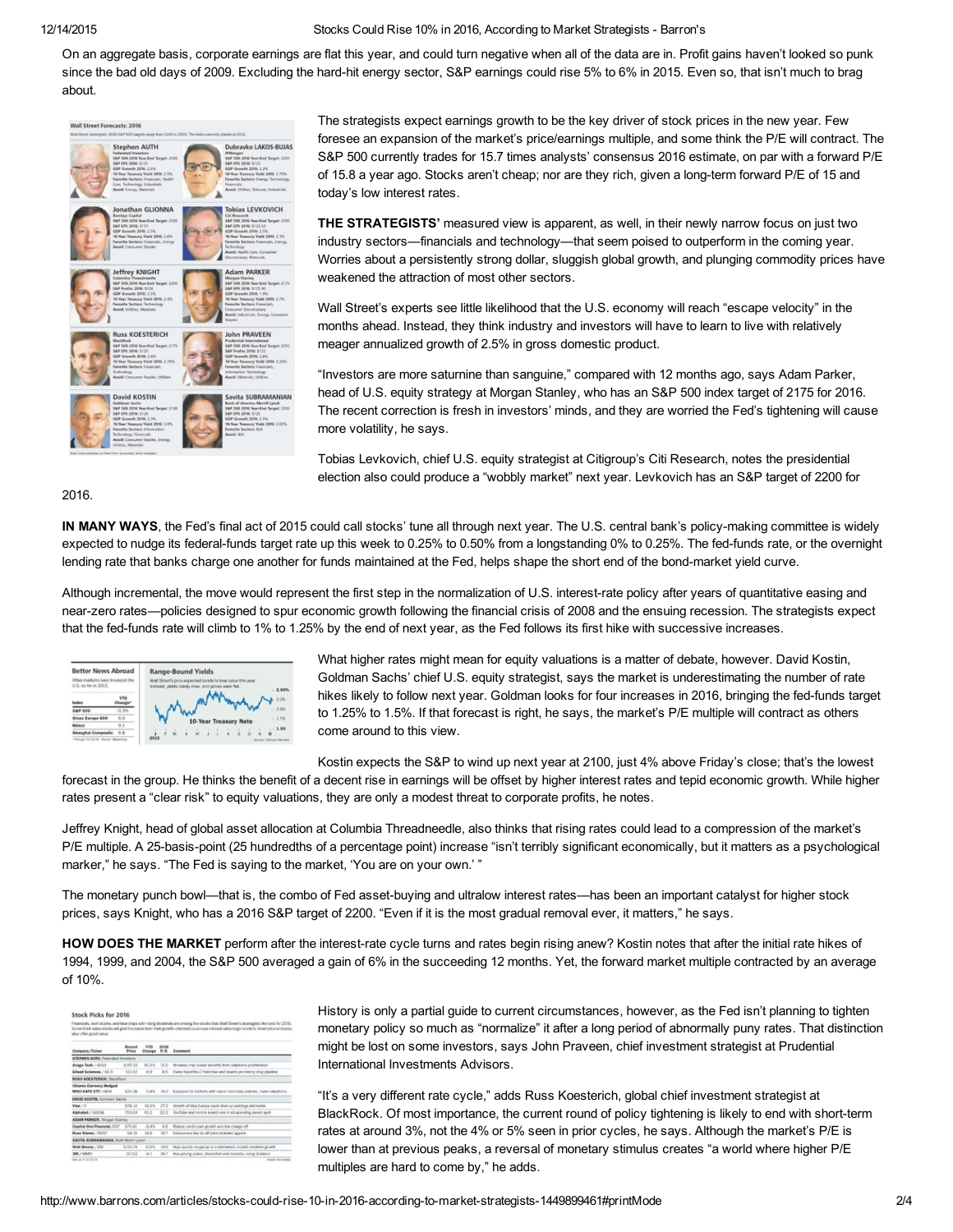Koesterich expects the S&P to round out 2016 at 2175.

STEPHEN AUTH, chief investment officer of Federated Investors, was last December's most optimistic forecaster. Although the market failed to cooperate, he remains so today. Auth expects the fed-funds rate to end next year at 1%, after which Fed Chair Janet Yellen and her team will pause. He thinks the Fed eventually will stop at 3%. Yet, unlike Koesterich, he says "lower for longer" means stocks are cheap now.

Although the averages are down slightly this year, the market's resilience in the face of 2015's heavy blows is impressive, Auth says. "Land mines," including proof of China's slowing economy, plummeting oil prices, a rising dollar, and the coming Fed hike, will "soon be behind us," he says.

Auth, who has a 2016 S&P target of 2500, says corporate earnings and the market's multiple will both head higher next year, resulting in a big move in the index. He expects the P/E ratio to drift up to 18 from 16, and reach 20 times forward earnings "before this bull market is over."

Auth believes that S&P earnings growth is "almost built in to increase substantially," perhaps by 15% or more, due to "solid 2.5% to 3% GDP growth and a dramatic improvement" in the earnings of the decimated energy sector. In the oil patch, heretofore huge declines in earnings, and in many cases, losses, will be rolling out of quarterly comparisons next year. Indeed, without the energy sector, S&P 500 earnings would be up 6% this year, instead of flat to down.

Prudential's Praveen sees earnings growth of 8%, fueled by an expanding economy. He, too, is a longstanding bull, and has an S&P forecast of 2250. But he has pulled in his horns a bit, predicting a slight contraction in the P/E multiple because of impending rate hikes. "Measured and modest" moves in the fed-funds rate will result in similar moves in the S&P 500, he predicts.

Stocks are cheap relative to bonds, Praveen says, citing the earnings yield gap. The earnings yield, the inverse of the P/E ratio, is now 5.9% on a trailing 12-month basis, compared with a yield of 2.14% on the 10-year Treasury bond. The spread, at 3.76 percentage points, has narrowed from roughly four points a year ago, but is still much wider than the 1.2-point average of the past 20 years.

Jonathan Glionna, head of U.S. equity strategy at Barclays Capital, is less exuberant about the market's prospects than many peers. Both Glionna and Goldman's Kostin predicted a year ago that the S&P would end this year around 2100, and are looking pretty prescient.

| Energy shares dragged the market lower this year, as oil prices fell 30%.<br>Investors also turned on utilities and materials stocks, but embraced<br>consumer-discretionary and tech names. |         |         |         |       |  |  |  |  |  |
|----------------------------------------------------------------------------------------------------------------------------------------------------------------------------------------------|---------|---------|---------|-------|--|--|--|--|--|
|                                                                                                                                                                                              |         | Change  |         |       |  |  |  |  |  |
| S&P 500 Sector                                                                                                                                                                               | $P/E$ * | 2015**  | 2014    | 2013  |  |  |  |  |  |
| <b>Consumer Discretionary</b>                                                                                                                                                                | 17.8    | 10.4%   | 8.1%    | 41.0% |  |  |  |  |  |
| <b>Information Technology</b>                                                                                                                                                                | 15.5    | 6.2     | 18.2    | 26.2  |  |  |  |  |  |
| <b>Health Care</b>                                                                                                                                                                           | 15.6    | 3.9     | 23.3    | 38.7  |  |  |  |  |  |
| <b>Consumer Staples</b>                                                                                                                                                                      | 19.2    | 2.2     | 12.9    | 22.7  |  |  |  |  |  |
| <b>Financials</b>                                                                                                                                                                            | 13.4    | $-3.4$  | 13.1    | 33.2  |  |  |  |  |  |
| Telecommunications                                                                                                                                                                           | 12.1    | $-3.5$  | $-1.9$  | 6.5   |  |  |  |  |  |
| Industrials                                                                                                                                                                                  | 15.5    | $-4.4$  | 7.5     | 37.6  |  |  |  |  |  |
| <b>Materials</b>                                                                                                                                                                             | 15.5    | $-7.4$  | 4.7     | 22.7  |  |  |  |  |  |
| <b>Utilities</b>                                                                                                                                                                             | 14.8    | $-12.1$ | 24.3    | 8.8   |  |  |  |  |  |
| Energy                                                                                                                                                                                       | 26.1    | $-21.8$ | $-10.0$ | 22.3  |  |  |  |  |  |
| <b>S&amp;P 500</b>                                                                                                                                                                           | 16.0    | $-0.3$  | 11.4    | 29.6  |  |  |  |  |  |

ALTHOUGH THE MARKET'S P/E is slightly elevated, it isn't inconsistent with an expansionary environment, Glionna says. But certain other valuation metrics, such as the price-to-sales ratio, suggest the need for caution. The S&P 500 is currently selling for 1.8 times trailing sales, compared with 1.7 times sales a year ago. It has been above 1.5 times for more than a year, but rarely stays there long term. It is no coincidence, he says, that the market has been unable to gain much in the past 12 months.

Glionna, who carries an S&P target of 2200 for 2016, says greater inflation is likely to aid revenue growth next year. At the same time, the dollar's strength could act as a drag. With the Fed lifting interest rates, the dollar could continue to rise against other currencies, albeit at a slower pace than in the year about to pass.

Dubravko Lakos-Bujas, chief U.S. equity strategist at JPMorgan, lists a stronger dollar as one of the biggest risks facing the market next year. A 5% to 6% change in the dollar's tradeweighted average price is roughly equivalent to a 3% change in the S&P 500's earnings per share in the next 12 months,

## he says.

Even if the dollar doesn't rise another 10% to 11%, as it did in 2015, it will cause erosion in pershare earnings growth through transactional effects, he says. That will prevent the P/E multiple from rerating higher. Lakos-Bujas expects the S&P to rally to 2200 next year.

WALL STREET'S STRATEGISTS have long favored technology shares, but financials are first in their hearts for 2016. In large part that's because banks' net interest margins will widen if interest rates rise, while loan growth could improve as the economy grows. Financials are inexpensive compared with other sectors, and are a good hedge against the risk that the Fed raises rates more aggressively than expected, says Lakos-Bujas.

Among financials, Goldman's Kostin likes [Visa](http://quotes.barrons.com/V) (ticker: V) because the company's Visa Europe acquisition will help it capture the accelerating shift toward electronic payments on the Continent, and drive up earnings estimates for 2016 and 2017.

Morgan Stanley's Parker prefers Capital One [Financial](http://quotes.barrons.com/COF) (COF), and says the company could deliver robust credit-card growth with low charge-offs. He is also the lone fan of consumer-discretionary shares, which he says will benefit from rising employment and wages. That should help Ross Stores (ROST), an off-price apparel and home-fashions retailer that Parker expects to reward investors in 2016.

The strategists still like tech stocks, especially as the tech industry continues to offer top-line growth in a world with otherwise muted prospects. Valuations are reasonable, profit margins are high, balance sheets are strong, and the stocks tend to do well in a rising interest-rate environment, Koesterich says.

Avago [Technologies](http://quotes.barrons.com/AVGO) (AVGO) is one of Auth's top picks, as the maker of semiconductor chips for wireless devices will be helped by the proliferation of smartphones. Auth is also a fan of health care, which led the market for the past five years until it recently fell out of favor.

The health-care sector offers long-term growth, and investors need to accumulate shares in periods of disfavor, he says. Gilead [Sciences](http://quotes.barrons.com/GILD) (GILD) is one of the strategist's top picks; the company owns the hepatitis C franchise, he says. It has several other promising drugs in its pipeline, and trades